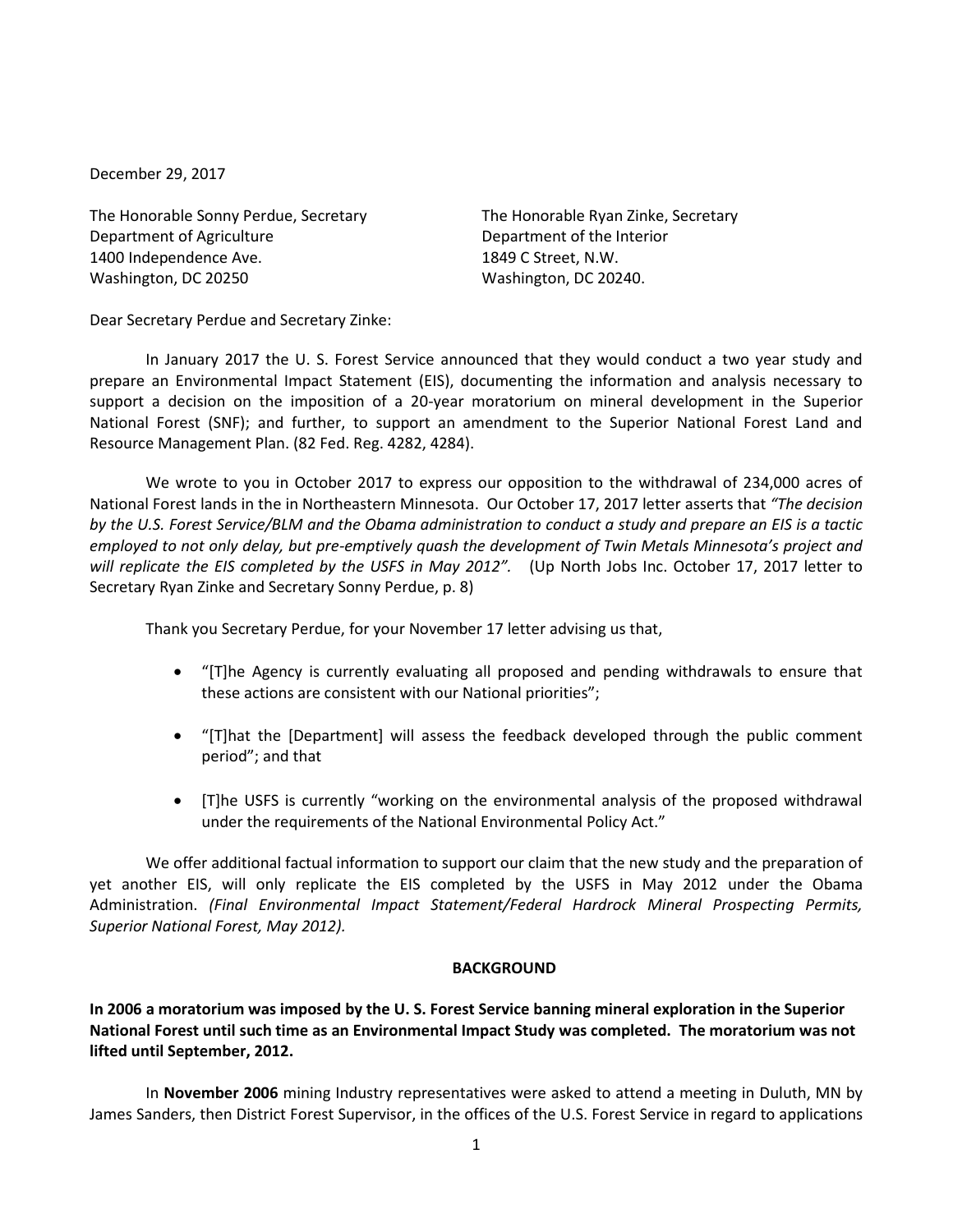by several mining companies to be issued Federal Hardrock Mineral Prospecting Permits to prospect for copper, nickel, platinum and related minerals in the Superior National Forest. The meeting was attended by representatives of several mining companies, including the undersigned co-author, David C. Oliver, who at that time was the Project Manager and Senior Staff Geologist for Duluth Metals.

Mr. Sanders told those assembled that he had been contacted by the *Minnesota Center for Environmental Advocacy*, an anti-mining environmental organization, who told him that if the USFS moved forward supporting the issuance of prospecting permits without completing an EIS, they intended to file a lawsuit. Mr. Sanders told the mining industry representatives that he did not have the personnel nor the funds available to complete an EIS.

Following the Duluth meeting in November 2006, no prospecting permits were issued. Exploration of mineral lands was prohibited and the Notice of Intent to complete an EIS was not published in the Federal Register until December 19, 2008. **The Final EIS was not completed and published by the USFS until May, 2012.**

In **September 2012**, almost six years after the prospecting permits were first denied and the moratorium was imposed, the BLM finally issued a Record of Decision (ROD) and proceeded to grant 28 prospecting permits to DMC Corporation, Twin Metals Minnesota LLC and others.

The time, effort and funds that were expended to complete the Programmatic EIS is staggering. A scoping package was sent to agencies, Tribes, affiliations, 60 organizations, 120 individuals, and federal, state and local government agencies on April 1, 2009. The USFS received 1736 comments regarding the potential social impacts on local landowners, summer home visitors, Boundary Waters Canoe Area Wilderness visitors and winter use enthusiasts. Other comments focused on potential impacts to the land, water resources, Tribal rights, social and economic impacts, vegetation, soils, wildlife and access. Several public comment meetings were held. The comments submitted express concerns regarding pollution, the processes used in exploration activities and the potential for future mineral development. Additional comments focused on the administrative side of permitting, such as the adequacy of the analysis, the scope of the project, the appropriateness of current environmental laws and regulations and the Forest Plan policies. Friends of the Boundary Waters, Friends of the Boundary Waters Canoe Area, the Minnesota Center for Environmental Advocacy, the Sierra Club, and the Northeastern Minnesotans for Wilderness were all involved in the initial public scoping efforts.

The Final EIS, Appendices and Records of Decision, are presented in 862 pages and do not include thousands of pages of work papers and supporting documents that were generated in conducting the study:

- Final EIS including Appendices A, B, C, D, E, and F, 334 pages;
- Appendices G, H and I, 236 pages;
- Appendix J,, 153 pages;
- Appendix K, 47 pages;
- Application Areas Vicinity Map/Map 1, 18 pages;
- Record of Decision (11 pages) by the BLM, concluding that minerals exploration may be conducted in an environmentally sound manner with the application of stipulations shown in the Forest Service ROD, attachment 2, along with the State of Minnesota rules for exploratory drilling;
- Record of Decision with Attachments by the USDA/Forest Service, 67 pages.

The breadth and scope of the Final Environmental Impact Statement is stunning. The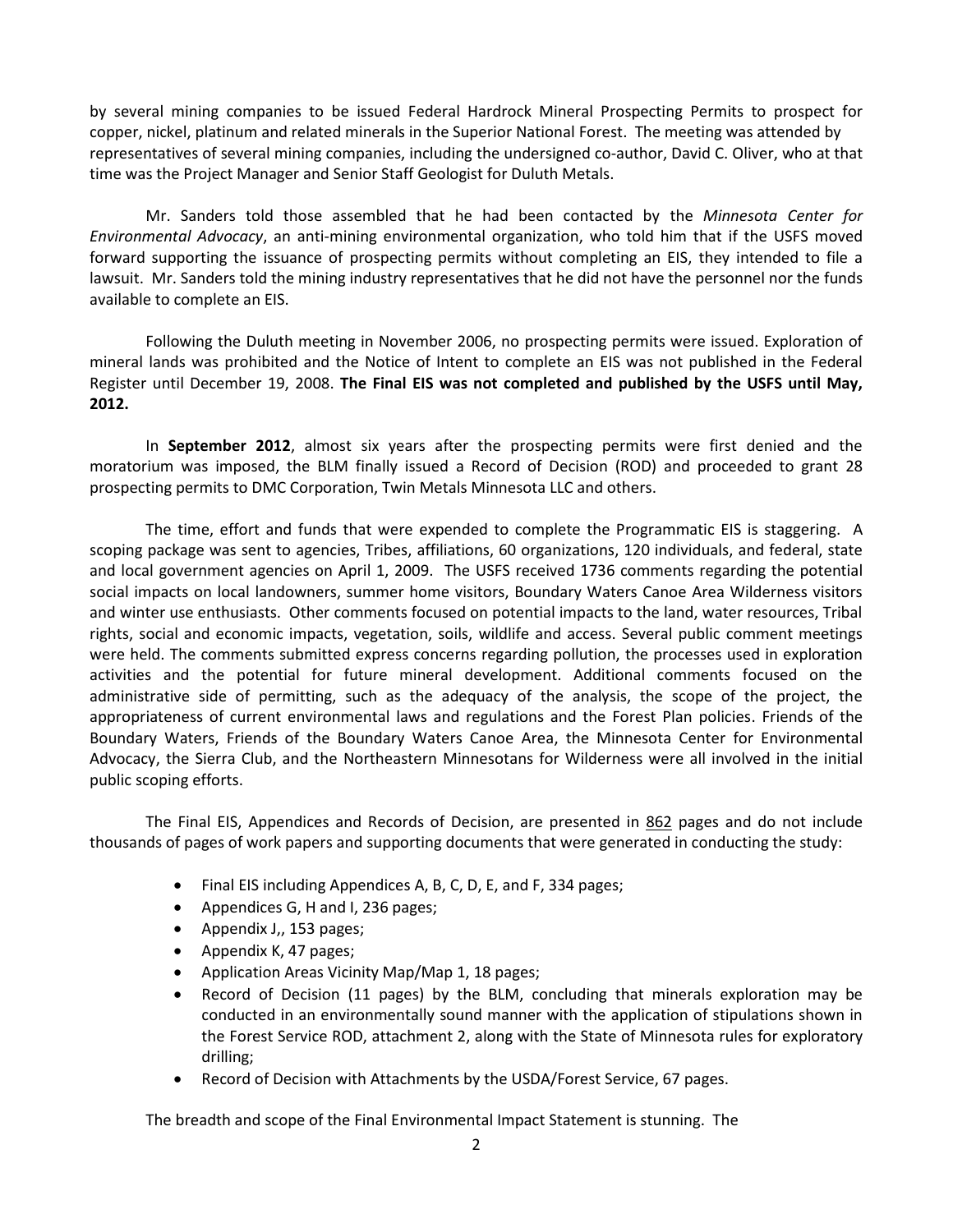scoping aspect of the FEIS alone covers 154 pages of the 334 page document.

## **Attorney Becky Rom contacted the Department of Interior in Washington, D.C.**

On **February 17, 2014**, at a time when the ink was hardly dry on the aforementioned documents, Becky Rom, an attorney and anti-mining advocate who chairs the Ely based Campaign to Save the Boundary Waters, emailed Claudia Walker at the Interior Department, (cc's to Linda Lance and James Lyons) advising them that,

*"We have a meeting scheduled with Director Neil Kornze, Deputy Director Linda Lance and Jim Lyons of the Interior Department. . . on Thursday, February 27th ."*

*"Agenda items are:*

- *"Superior National Forest Management Plan and a request for a plan amendment in accordance with the 2012 USFS planning rule (existing management plan has no substantive provisions on sulfide-ore mining)*
- *"BLM Environmental Assessment of two applications to renew federal mineral leases located in the watershed of the Boundary Waters Canoe Area Wilderness (scope, timing, request for longer comment period)*
- *"Request for joint USFS/BLM environmental review of sulfide-ore mining in the watershed of the [BWCAW]*
	- o *Pending applications for renewals of only existing federal mineral leases in the Superior NF (BLM; USFS consent)*
	- o *Pending application for new federal mineral lease (BLM; USFS consent)"*

On **September 8, 2014**, Becky Rom emailed the office of Janice Schneider, then Assistant Secretary for Land & Minerals Management, U.S. Department of the Interior, writing:

> *"As you know, many of us in Minnesota are encouraging the BLM and Interior Department, as well as the US Forest Service and US Department of Agriculture, to study and carefully consider the full range of negative impacts that would result from sulfide-ore mining (copper, nickel, platinum, and palladium) now being proposed for the Superior National Forest in Minnesota . . . ". "We would like to request a meeting with Assistant Secretary Janice Schneider".*

> *"In addition, we would like to discuss proposed extensions of two federal leases held by Twin Metals. Our attorneys from Jenner & Block will attend the meeting with me."*

> *"We believe that it would be helpful for the Assistant Secretary to hear from the members of the public about concerns of the Twin Metals mine proposal. . . ".*

Mining opponent advocates have the right to meet with government officials urging them to take or refrain from taking a particular action. But for Ms. Rom to urge that the USFS/BLM conduct an environmental review of sulfide-ore mining in the watershed of the BWCAW when the only request made by Twin Metals Minnesota and several other mining companies was to be issued exploratory permits - not permits to conduct mining operations - is intentionally misleading. And especially misleading was Ms. Rom's statement that Twin Metals is proposing a mining operation. As Ms. Rom was aware, Twin Metals application for the permits that were granted in 2012 were issued for mineral prospecting activities and not in regard to a proposed mining plan operation.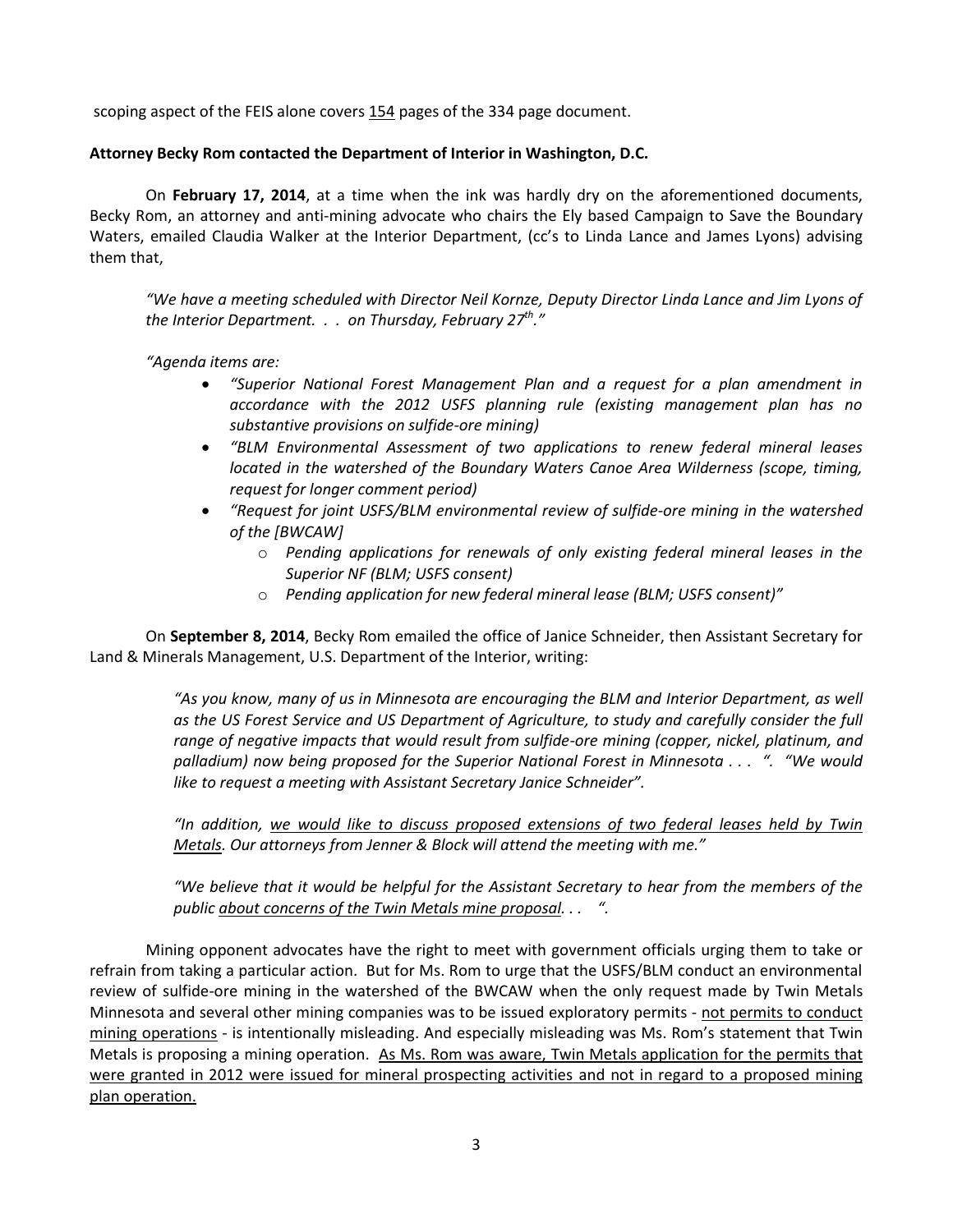In **April 2015**, Minnesota Fourth District Congresswoman Betty McCollum introduced a bill to ban mining on all federals lands within the Rainy River Watershed in the Superior National Forest.

In **March 2016**, Interior Department Solicitor Hilary C. Tomkins wrote Bureau of Land Management (BLM) State Director Ms. Mouritsen, advising the Director that the BLM can deny renewal of Twin Metal's mineral leases, and in **December 2016**, it notified Twin Metals Minnesota that it would not renew its leases.

In **September 2017** and again in **October 2017** Up North Jobs wrote saying:

*"The decision by the Obama administration and the USFS/BLM to conduct a study and complete an environmental impact statement "documenting the information and analysis necessary to support a decision on withdrawal, and to support an amendment to the Superior National Forest Land and Resource Management Plan", is a shameless attempt by the antimining activists and their federal agency "friends" to pre-emptively quash the development of Twin Metals Minnesota's proposed project by delaying exploration until at least 2019, and perhaps for an additional 20 years if a moratorium on prospecting is imposed."*

On **December 22, 2017,** Department of Interior Principal Deputy Solicitor, Daniel H. Jorjani, issued a 19 page Opinion, reversing President Obama's earlier opinion that the two leases granted Twin Metals by the United States, granted them a non-discretionary right to a third renewal term, and therefore, the Bureau of Land Management did not have the discretion to deny Twin Metals' lease renewal application in December 2016.

## **Soon thereafter, on December 27, 2017, the Minneapolis Star Tribune's Editorial Board wrote:**

*"A year ago, the state's environmental advocates were hailing a major victory in their efforts to derail a risky new type of mining in Minnesota - copper and nickel extraction, which can discharge polluted water long after mining ends. A high profile lobbying campaign led by Ely's politically connected Becky Rom helped convince outgoing Obama officials to reject a Chileanowned mining company's routine request to renew two leases on federally owned land near the BWCA." "The victory for environmentalists set an alarming precedent, injecting political advocacy at another point in the oversight process"*

### **SUMMARY AND CONCLUSIONS**

The record is clear and persuasive, as understood by the Minneapolis Star Tribune, that Becky Rom, collaborating with outgoing Obama Agency officials, led a high profile lobbying campaign to convince them to reject Twin Metals' application to renew two leases near the BWCAW, and further, to withdraw 234,000 acres of federally owned land from mineral development in the Superior National Forest.

If the Withdrawal is not rescinded it will stifle job creation, decimate local economies and irreparably harm K-12 education in Minnesota. For the reasons set forth herein, we urge and respectfully request that the moratorium imposed on mineral development on the 234,000 acres of federal lands in the Superior National Forest be rescinded without further delay and that the EIS study now being conducted, be terminated.

Sincerely,

*Gerald M. Tyler David C. Oliver* 

Gerald M. Tyler **David C. Oliver** David C. Oliver